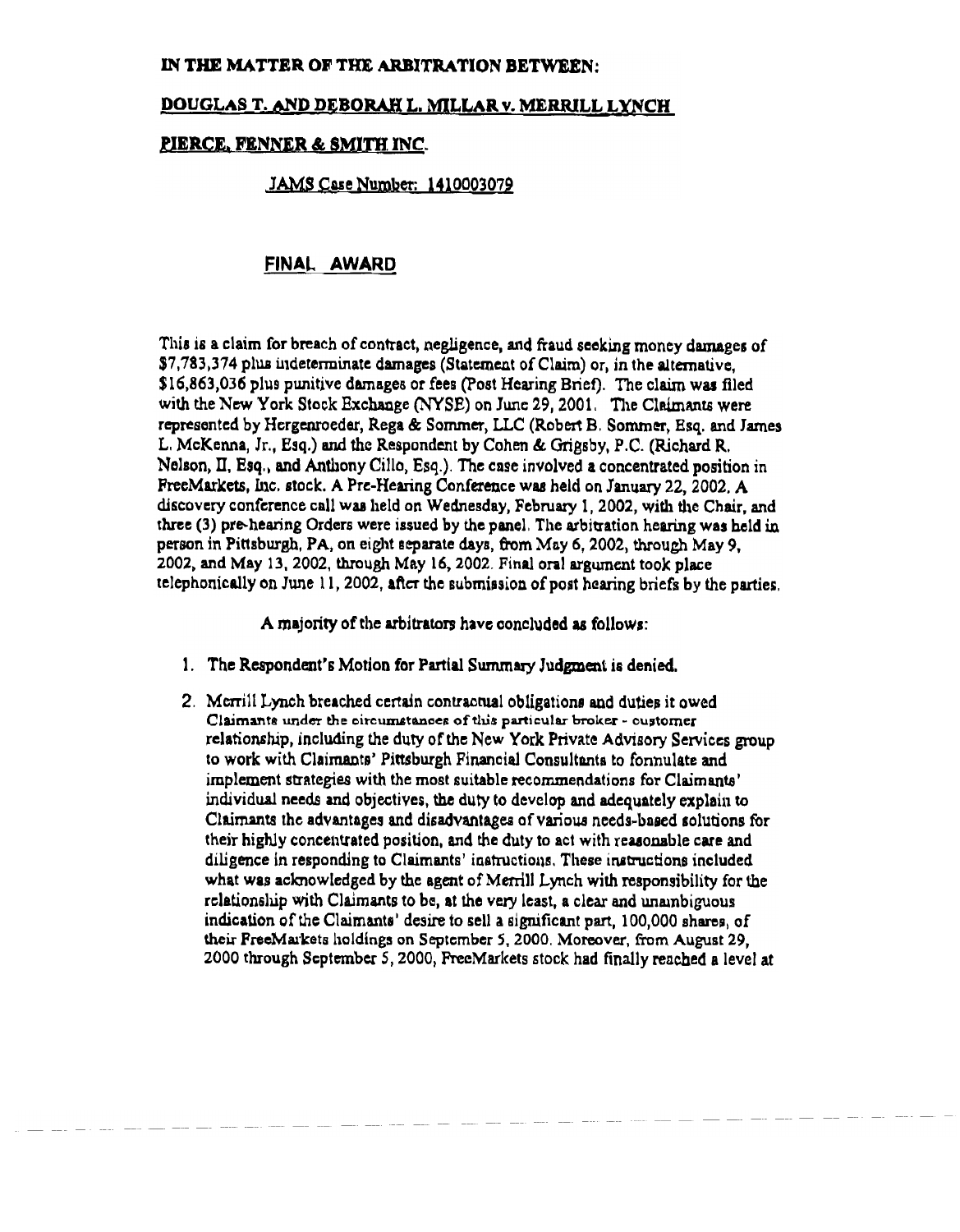which sale of 100,000 shares would achieve Claimants' clearly stated objectives. Accordingly, Respondent is liable for not effecting the requested, and plainly ealled for, sale of 100,000 shares on September 5, 2000. These breaches damaged claimants by depriving them of the extent of monetization of their FreeMarkets stook which would have occurred if Merrill Lynch had properly discharged its. duties. Claimants were not contributorily negligent in causing such damages.

- Within a reasonablc time after September 5, 2000, Claimants knew or should have 3. known that no stock was sold that day and had a duty to take reasonable steps to mitigate their damages. However, given Dave Foster's urging to "stay the course." Scott Umstead's assurance that Dave was the best Merrill had, the evalustion of Claimants' longtime financial advisor Todd Foster that they were in good shape and should indced stay the course, and the continuing recommendations of the Merrill Lynch Research Department to buy and accumulate FreeMarkets, Inc. stock, the duty to mitigate did not mandate that Claimants sell immediately. The majority finds that, following the meeting of December 22, 2000, which left Mr. Millar with the feeling that Merrill Lynch representatives were not being honest in assuring him that they could achieve all of his objectives if given sufficient time, such a duty clearly arose, and Claimants are charged with a sale in mitigation at the average price the first business day following that meeting. Therefore, the fair measure of claimants' damages resulting from Respondent's failure to effcct the Septembcr 5,2000 sale is the difference between the net proceeds of a sale of 100,000 shares of FreeMarkets, Inc. stock at the average price on that day and the sale in mitigation on December 26, 2000, which is charged to the Claimants.
- 4. Claimants are also entitled to be compensated for being deprived of the use of this money from September 5, 2000 to date. A fair and reasonable way to do so, based on the testimony, is to award Claimants interest at the ten year tax free municipal bond rate on September S, 2000. increased to account for the fact that Claimants wi1l be rcquired to pay taxes on thia award at ordinary income rates. Applying such interest rate  $(7.69%)$  initially to the entire September 5, 2000, sale balance and then on the reduced balance after charging the sale in mitigation on December 26, 2000, brings Claimants' total damages to \$7,741,305 through June JO, zooz.
- 5. The Claimants have asserted, and the majority finds, that during the lockup period Merrill Lynch also failed in its duty to identify and explain to Claimants monetization strategies appropriate to their objectives and circumstances. Additionally, Claimants contend, and the majority finds, that the covered call strategy recommended and carried out by Respondent postponed monetization and was inconsistent with Claimants' stated objectives. However, claimants have not proven that such failures caused them damages which exceed the amount awarded above plus the premium income derived from covered calls. Thus, no additional damages are awarded for these further breaches.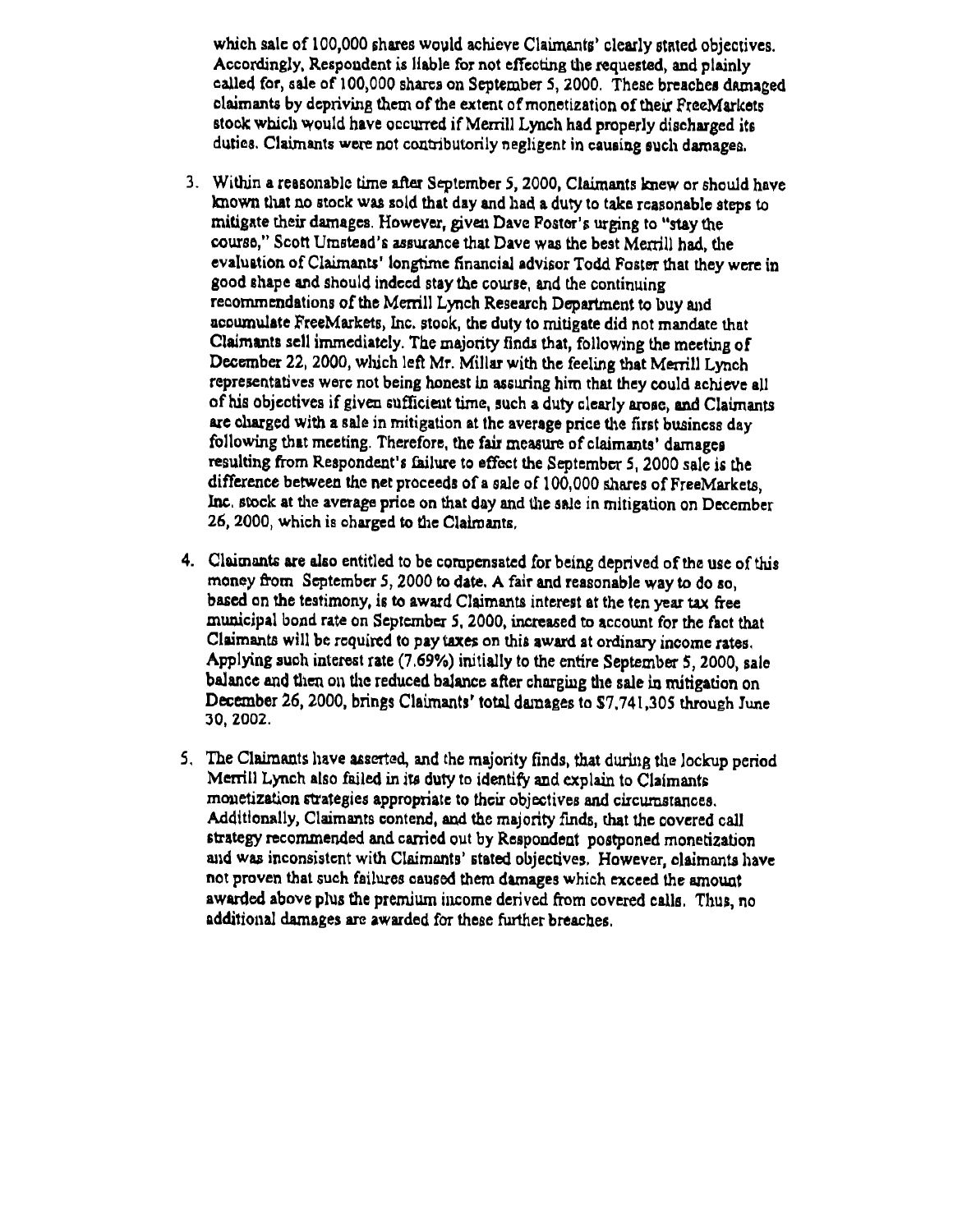6. Claimants have not established their claims for placing unsuitable investments in Mrs. Millar's retirement account, or for punitive damages, or for attorneys fees and arbitration costs. Thus, claimants are awarded nothing on these claims.

ACCORDINGLY, it is hereby awarded as follows

- 1. Respondent Merrill Lynch shall pay Claimants Douglas and Deboralı Millar the sum of  $$7,741,305$  plus interest at the rate of 7.69% per annum from July 1, 2002, until the award is paid.
- 2. The parties shall bear their own costa.

The undersigned arbitrators do hereby certify that the foregoing is the award of the majority of the pancl.

Stanley S. Harris

Philip S. Cottone

Curtis E. von Kann, Chairman

Date: July 15, 2002